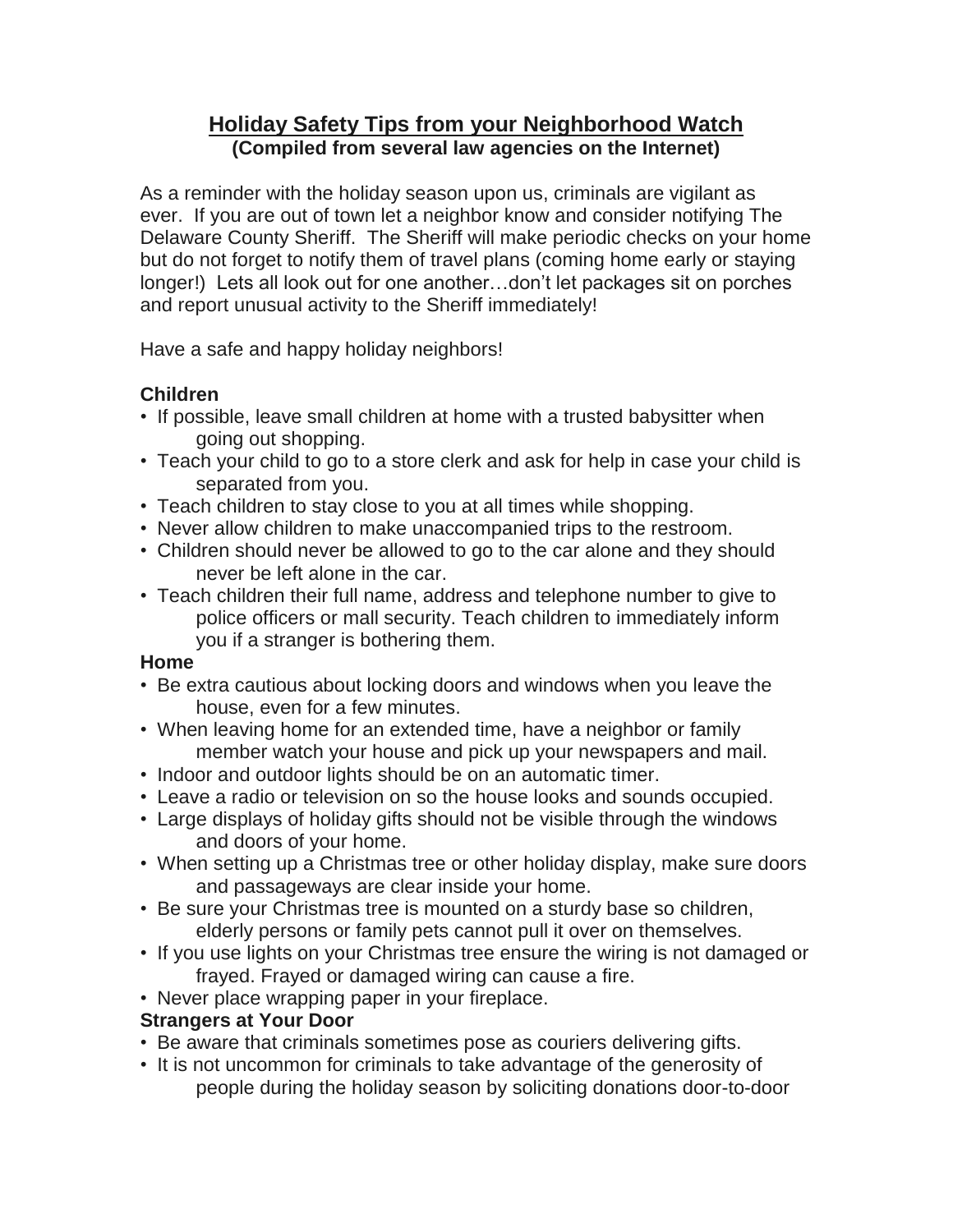for charitable causes although no charity is involved.

- Ask for their identification, and find out how the donated funds will be used. If you are not satisfied, do not donate.
- Donate to a recognized charitable organization.

### **Shopping**

- Be alert and aware of your surroundings at all times. Criminals often target people who are distracted.
- When driving, keep your doors locked and the windows closed. Make sure the gas tank is full. Maintain your car in good working order to avoid breakdowns.
- Always lock your car. Before getting into your car, check the back seat to make sure no one is hiding there.
- Avoid leaving valuables in your car. Whenever possible, place items out of sight in the trunk of your vehicle prior to reaching your destination. Never leave packages in the passenger compartment unattended.
- Plan your purchases in advance and carry only the amount of cash or number of credit cards necessary to make the purchase. If you must carry a large sum of money, divide the cash between your purse, pockets and wallet.
- Cancel credit cards you don't use and keep a record of the account numbers for each credit card you possess. This will facilitate reporting the theft or loss of the cards.
- Carry your purse close to your body. Place one end of the purse in the palm of your hand and the other in the bend of the elbow. Never wrap the strap around your body.
- If you are carrying a wallet, carry it in the breast pocket of your jacket or in your side pants pocket. The rear pants pocket is the easiest to pick.
- When in a restaurant, don't leave your handbag over the back of your chair or on the floor. Don't leave belongings unattended.
- Don't wait until you have reached your front door to look for your keys. Have them ready in your hand. If a stranger is standing near your door, it may be a good idea not to go in until the situation feels safer.
- Lock your front door and/or door leading to your garage immediately upon entering your home.
- If you have elderly family members or neighbors, please remember to check in on them.
- Remind children to be wary of strangers, including those on the internet.
- Be wary of con artists. Con artists use a number of ploys to trick you and steal your property. Some divert your attention while another picks your pocket, some pose as utility workers or as a trades person to gain access to the inside of your home, while others conduct scams that are more elaborate involving several con artists.
- Be wary of telephone and email solicitations asking for personal information about your accounts, passwords or social security number.

More Tips from National Safety Council